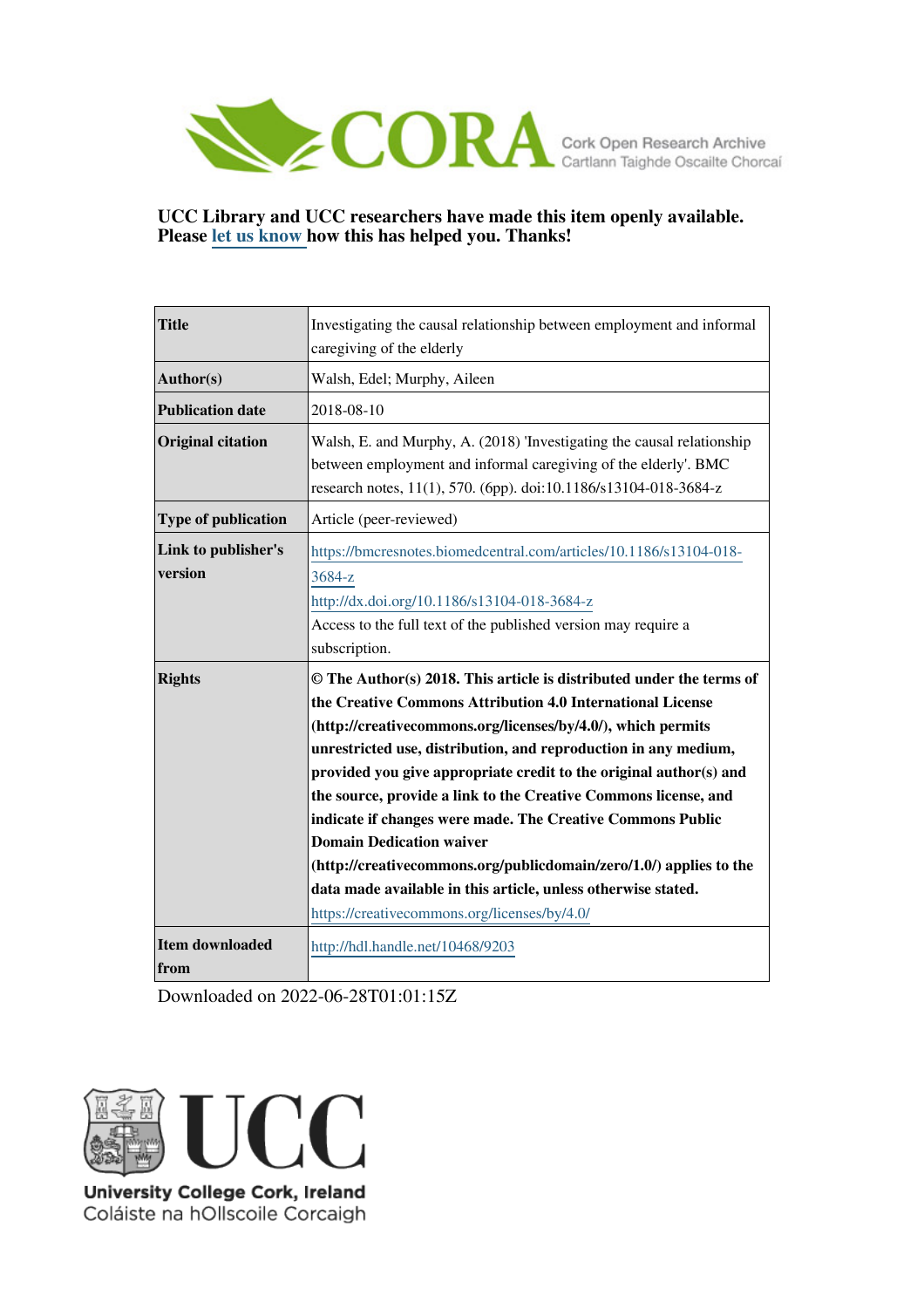## **RESEARCH NOTE**

**Open Access**



# Investigating the causal relationship between employment and informal caregiving of the elderly

Edel Walsh<sup>\*</sup> and Aileen Murph[y](http://orcid.org/0000-0003-3062-0692)<sup>1</sup>

## **Abstract**

**Objective:** Examining the causal relationship between employment and informal caring to date has been impeded in countries like Ireland where there is a lack of suitable panel data and/or variables for instrument construction. This paper employs propensity score matching to control for non-random selection into treatment and control groups which controls for diferences in employment outcomes between carers and non-carers in Ireland using data from Quarterly National Household Survey 2009 Quarter 3. Earlier papers focus on using regression techniques which may lead to biased estimates.

**Results:** Results suggest that diferences exist between carers and non-carers with respect to their employment status in Ireland. Overall the results suggest that the efects are more signifcant for those providing greater hours of informal care per week than those providing fewer hours of care per week. The efects estimated in this paper are likely to be more precise as failing to account for potential biases in the relationship are likely to underestimate the true efect of caring on employment outcomes. We fnd that propensity score matching provides an alternative method of examining the relationship when suitable panel data and/or variables for instrument construction are not available.

**Keywords:** Informal care, Employment, Propensity score matching

## **Introduction**

As well as being preferred by older people themselves and favourable for the public purse, informal care has been demonstrated to be a substitute for formal long-term care  $[1-4]$  $[1-4]$ . However, there are concerns as to whether supply will meet anticipated demands [\[2](#page-5-2)]. Supply of carers is restricted by social and economic changes such as increased female labour force participation, delayed retirements and migration, as well as changing family structures including smaller families, decreased coresidency of elderly with their children and the decline in traditional marriages. Therefore, it is feared a global shortage may arise [[5,](#page-5-3) [6\]](#page-5-4). Previous research demonstrated that co-residential informal care does compete with other

\*Correspondence: e.walsh@ucc.ie



The relationship between informal caring and carers' employment or labour market outcomes is complex, and despite extensive research ambiguity remains [[10\]](#page-5-8). While results are varied, the majority of research concludes that caregiving exerts modest negative pressure on the likelihood of formal employment and hours worked, suggesting a trade-off between caring and working  $[2, 8, 10-12]$  $[2, 8, 10-12]$  $[2, 8, 10-12]$  $[2, 8, 10-12]$  $[2, 8, 10-12]$  $[2, 8, 10-12]$ . Recent research has found varying effects by age [\[13](#page-5-10)], gender and occupation [[14,](#page-5-11) [15\]](#page-5-12). Dealing with this causal relationship between formal employment and informal caregiving is a recurring challenge in the literature. A variety of methods, including instrumental variables [[10](#page-5-8), [16](#page-5-13)[–19](#page-5-14)]; diference in diference approaches [[20\]](#page-5-15); simultaneous equation models [[21](#page-5-16), [22](#page-6-0)]; reduced form equations

© The Author(s) 2018. This article is distributed under the terms of the Creative Commons Attribution 4.0 International License [\(http://creativecommons.org/licenses/by/4.0/\)](http://creativecommons.org/licenses/by/4.0/), which permits unrestricted use, distribution, and reproduction in any medium, provided you give appropriate credit to the original author(s) and the source, provide a link to the Creative Commons license, and indicate if changes were made. The Creative Commons Public Domain Dedication waiver ([http://creativecommons.org/](http://creativecommons.org/publicdomain/zero/1.0/) [publicdomain/zero/1.0/](http://creativecommons.org/publicdomain/zero/1.0/)) applies to the data made available in this article, unless otherwise stated.



Department of Economics, Cork University Business School, University College Cork, Cork, Ireland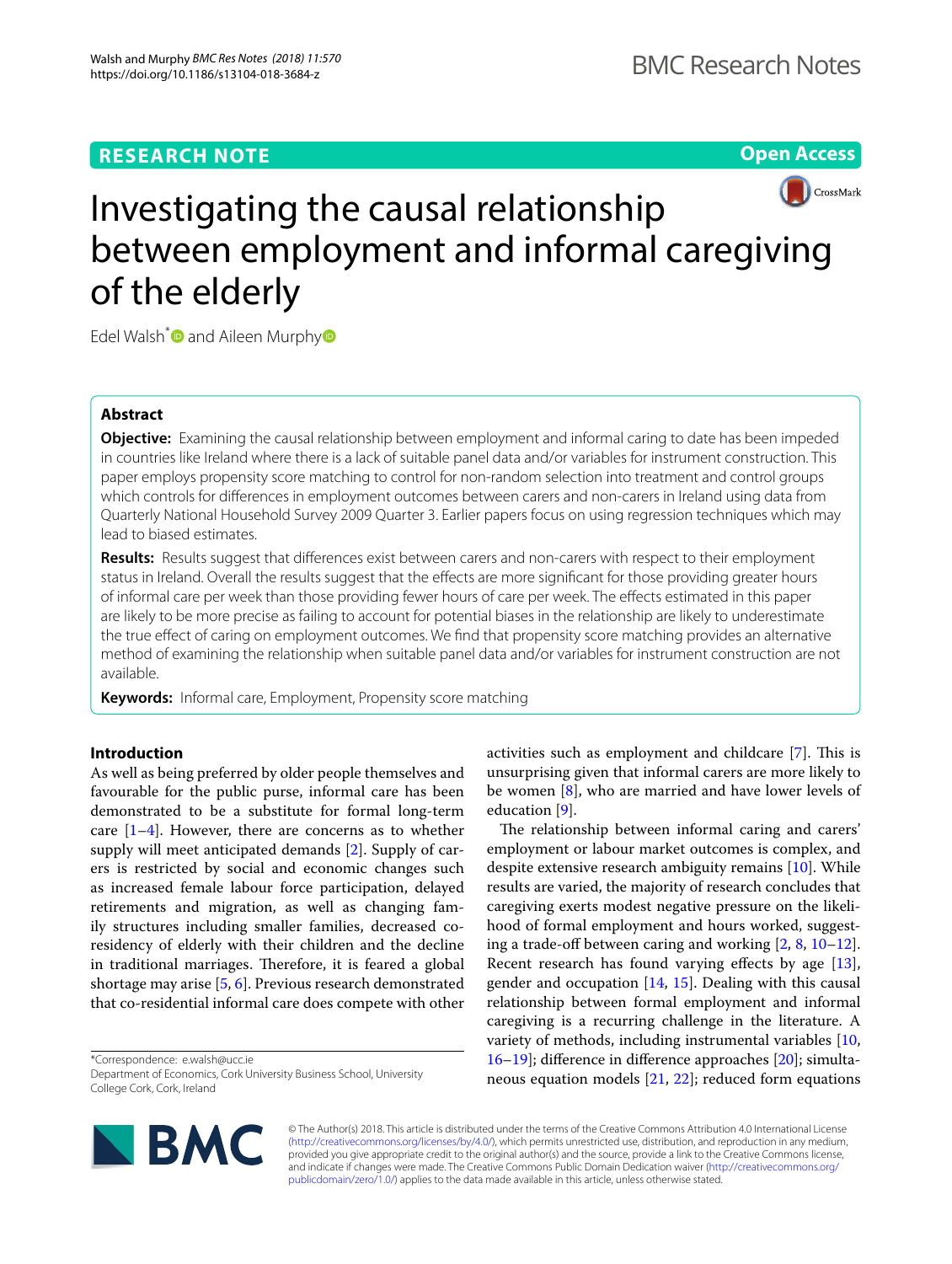[[23\]](#page-6-1); discrete time survival models [[24\]](#page-6-2) have been utilised to estimate the relationship between informal care and employment. However, employing these methods are dependent on data availability to construct instruments and/or utilising panel data. So, in countries like Ireland, where there is a lack of suitable panel data and/or variables for instrument construction, examining the causal relationship between employment and informal caring is impeded.

Leigh [[25\]](#page-6-3) attests that if it were possible to demonstrate if all carers were relieved of their caring duties would they have the same employment rate as non-carers, then cross sectional studies could provide unbiased estimates of the casual impact of caring on paid employment. This paper investigates Leigh's [[25\]](#page-6-3) proposal and employs propensity score matching to determine if diferences in employment outcomes between carers and non-carers exist in Ireland, where it is expected that by 2041 over 22% of the population will be over 65 years of age.

## **Main text**

#### **Data**

The data used for this study is obtained from the Quarterly National Household Survey 2009 ( $n=21,542$ ). The Carers Module was a special module included in Quarter 3 of this survey, the focus of which was on those providing care (the 'carer') rather than those receiving care (the 'dependent'). The data specifically asks about caring informally (unpaid) for others; that care being provided to anyone who has a long-term physical or mental illness or disability or problems related to old age. Given that we are interested in elder care provision, we confne our analysis to those providing care to individuals aged 65 and over and exclude the remaining carers  $(n=578)$ .

Table [1](#page-3-0) presents the proportion of observations falling within each category for the full sample  $(n=20,964)$ . All respondents were asked about their employment status and the categories indicated if an individual is in paid employment (50%), unemployment (8%), or economically inactive  $(40\%)$ . The latter group includes students  $(4.2\%)$ , homemakers (21.3%), sick (3.5%), other-unspecifed (0.5%) and those that are retired (12.2%). Since providing care is unlikely to afect the employment outcomes of this cohort they are excluded from our analyses. 6% of the full sample were carers and of those 57% provided less than 15 h of care per week and 43% care for 15 h or more per week.

### **Methods**

This paper examines how hours of informal caring afect labour force participation. Owing to the fact that the relationship between these two variables is likely to be endogenous, regression techniques, such as ordinary

least squares (OLS), may not be suitable in addressing the relationship. As an alternative we employ matching estimators to investigate if any diferences exist with respect to labour force participation between groups of carers and non-carers, taking into account the hours of caring undertaken. Thus, we examine if all carers were relieved of their caring duties would they have the same probability of being employed as their non-carer counterparts. Propensity score matching techniques are based on the idea of comparing the outcomes of people that are as similar as possible with the sole exception of their treatment status. In this case 'treatment status' is whether the individual is a carer or not and the 'outcome' is employment status. More specifcally, the analysis looks at caring (distinguishing between caring for more or less than 15 h per week) and employment status (employed or unemployed) to fully estimate the relationship between caring and labour force participation.

The type of propensity score matching used in this analysis is nearest neighbor matching. Here the individual from the comparison group (a non-carer) is chosen as a matching partner for a treated individual (a carer providing more than/less than 15 h of care per week) that is closest in terms of propensity score. The propensity score is defned as the conditional probability of receiving the treatment given the independent variables. Propensity score methods normally comprise four major steps [\[26](#page-6-4)]. Firstly, a propensity score is estimated for each unit using a probit regression of treatment conditions on covariates. Secondly, each unit in the treatment group is matched with one or more units in the comparison group based on the closest distance between their propensity scores. At this stage the balancing property must be satisfed. Thirdly, estimate the matching quality and finally, estimate the intended outcome analysis on the matched data or on the original data with propensity score adjustment or weighting  $[26]$  $[26]$ . The nearest-neighbor matching estimator calculates the average treatment efect (ATT) and the average treatment efect on the treated (ATET).

The matching procedure requires that the outcome variable (employment status), must be independent of treatment (caring) conditional on the propensity score  $[27]$  $[27]$ . Therefore, using matching requires choosing a set of independent variables (Xs) that satisfy this condition. Only variables that infuence simultaneously the participation decision and the outcome variable should be included [[28\]](#page-6-6). If  $P(X) = 0$  or  $P(X) = 1$  for some values of X matching cannot be used on those X values to estimate a treatment efect because individuals with such characteristics either always or never receive a treatment. According to Heckman et al. [\[29](#page-6-7)] some randomness is needed that guarantees that persons with identical characteristics can be observed in both states. To satisfy this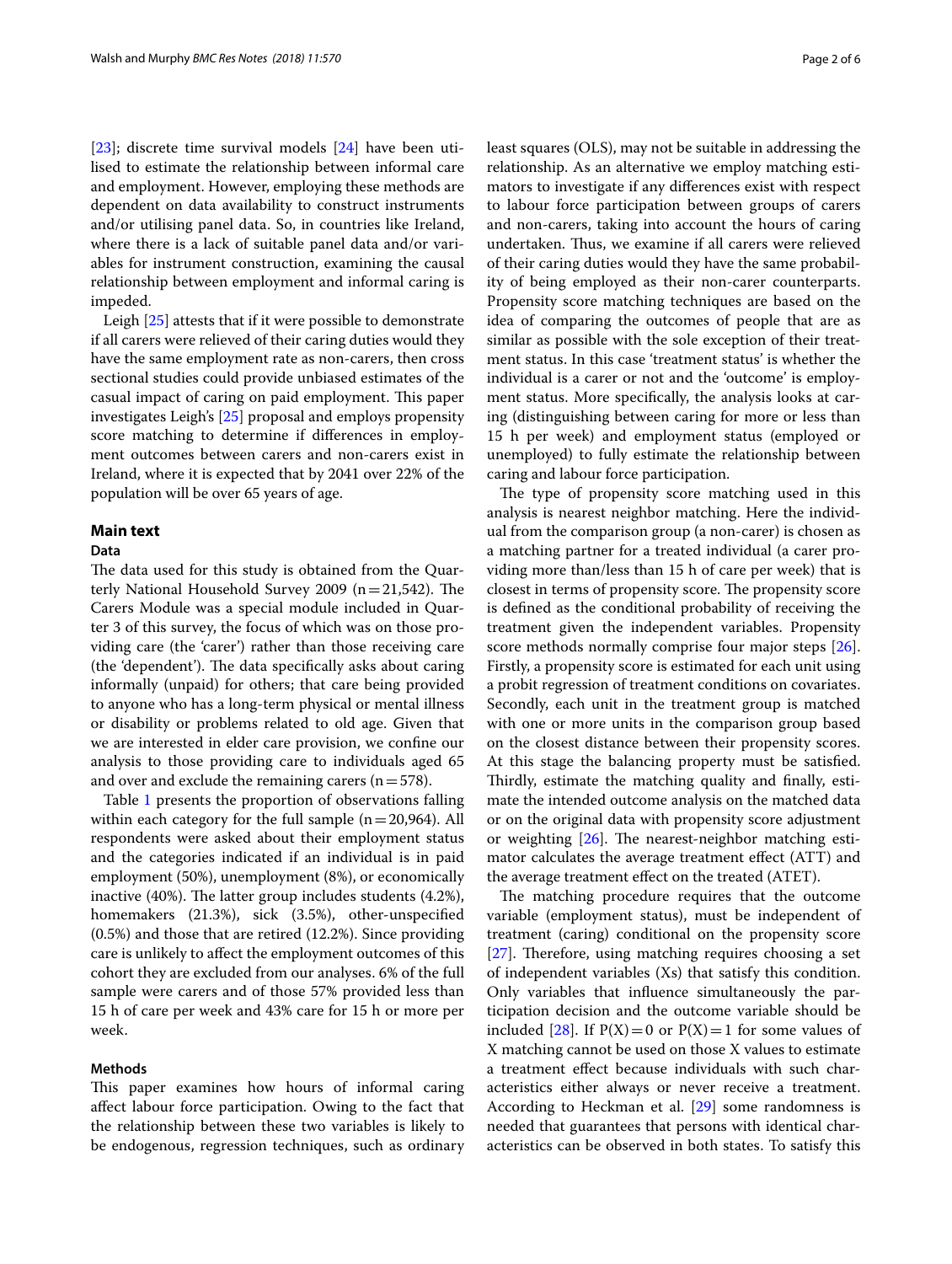<span id="page-3-0"></span>

| <b>Variables</b>         | <b>Description of variables</b>                                                  | N (%)       |
|--------------------------|----------------------------------------------------------------------------------|-------------|
| Caring variables         |                                                                                  |             |
| Carer                    | 1 if engaged in informal caring duties, 0 if not caring                          | 1394(6)     |
| <15 h/week               | 1 if caring for less than 15 h per week, 0 if not caring                         | 798 (4)     |
| >15 h/week               | 1 if caring for more than 15 h per week, 0 if not caring                         | 539(3)      |
| Care 15 h                | 1 if caring for more than 15 h per week, 0 if caring for less than 15 h per week | 596 (43)    |
| Employment status        |                                                                                  |             |
| Employed                 | 1 if employed, 0 otherwise                                                       | 10,447 (50) |
| Unemployed               | 1 if unemployed, 0 otherwise                                                     | 1741(8)     |
| Personal characteristics |                                                                                  |             |
| Female                   | 1 if female, 0 if male                                                           | 12,360 (58) |
| Under 25                 | 1 if under 25 years old, 0 otherwise                                             | 3353 (16)   |
| Age 25-44                | 1 if between 25 and 44 years old, 0 otherwise                                    | 8714 (42)   |
| Age 45-64                | 1 if between 45 and 64 years old, 0 otherwise                                    | 6122 (29)   |
| Over 65                  | 1 if over 65 years old, 0 otherwise                                              | 2775 (13)   |
| Education level          |                                                                                  |             |
| Primary                  | 1 if primary school level only completed, 0 otherwise                            | 4332 (21)   |
| Second level             | 1 if secondary school level completed, 0 otherwise                               | 7509 (36)   |
| Post sec                 | 1 if post-secondary/third level education completed, 0 otherwise                 | 9123 (43)   |
| Marital status           |                                                                                  |             |
| Never married            | 1 if single/never married, 0 otherwise                                           | 6663 (32)   |
| Married                  | 1 if married, 0 otherwise                                                        | 11,314 (54) |
| Widowed                  | 1 if widowed, 0 otherwise                                                        | 1652(8)     |
| Divorced                 | 1 if divorced, 0 otherwise                                                       | 466(2)      |
| Separated                | 1 if separated, 0 otherwise                                                      | 868 (4)     |
| Region in Ireland        |                                                                                  |             |
| Border                   | 1 if living in the Border region, 0 otherwise                                    | 2263 (11)   |
| Mideast                  | 1 if living in the Mideast, 0 otherwise                                          | 2219 (11)   |
| Midland                  | 1 if living in the Midlands, 0 otherwise                                         | 1108(5)     |
| Midwest                  | 1 if living in the Midwest, 0 otherwise                                          | 2079 (10)   |
| Southeast                | 1 if living in the Southeast, 0 otherwise                                        | 2353 (11)   |
| Southwest                | 1 if living in the Southwest, 0 otherwise                                        | 3842 (18)   |
| West                     | 1 if living in the West, 0 otherwise                                             | 2036 (10)   |
| Dublin                   | 1 if living in Dublin, 0 otherwise                                               | 5064 (24)   |

 $N=20,964$ . Categorical variables have a minimum value of 0 and a maximum value of 1

condition several control variables are used in the analysis (specifcally; gender, age, educational achievement, marital status and region) which may afect both the probability of providing informal care and employment status, respectively.

## **Results**

The probit estimates of care hours, which are used to calculate the propensity scores, are presented in Additional file [1:](#page-5-17) Table S1. These results suggest that participation in the treatment (being a carer) is signifcantly associated with a number of personal and socio-economic characteristics. The balancing property is satisfied for all matching estimates. The matching results are presented in Table [2](#page-4-0). The results vary by hours of informal care provided and by outcome (labour force participation).

The matching results show significant differences in employment outcomes between carers who care for more than 15 h per week and non-carers. The treatment efects are statistically signifcant across the employment outcomes suggesting that caring for more than 15 h per week has a signifcant efect on an individual's probability of being in employment or unemployed (actively seeking work). The ATT coefficient between caring and employment is negative and signifcant, suggesting that caring for more than 15 h has a negative impact on an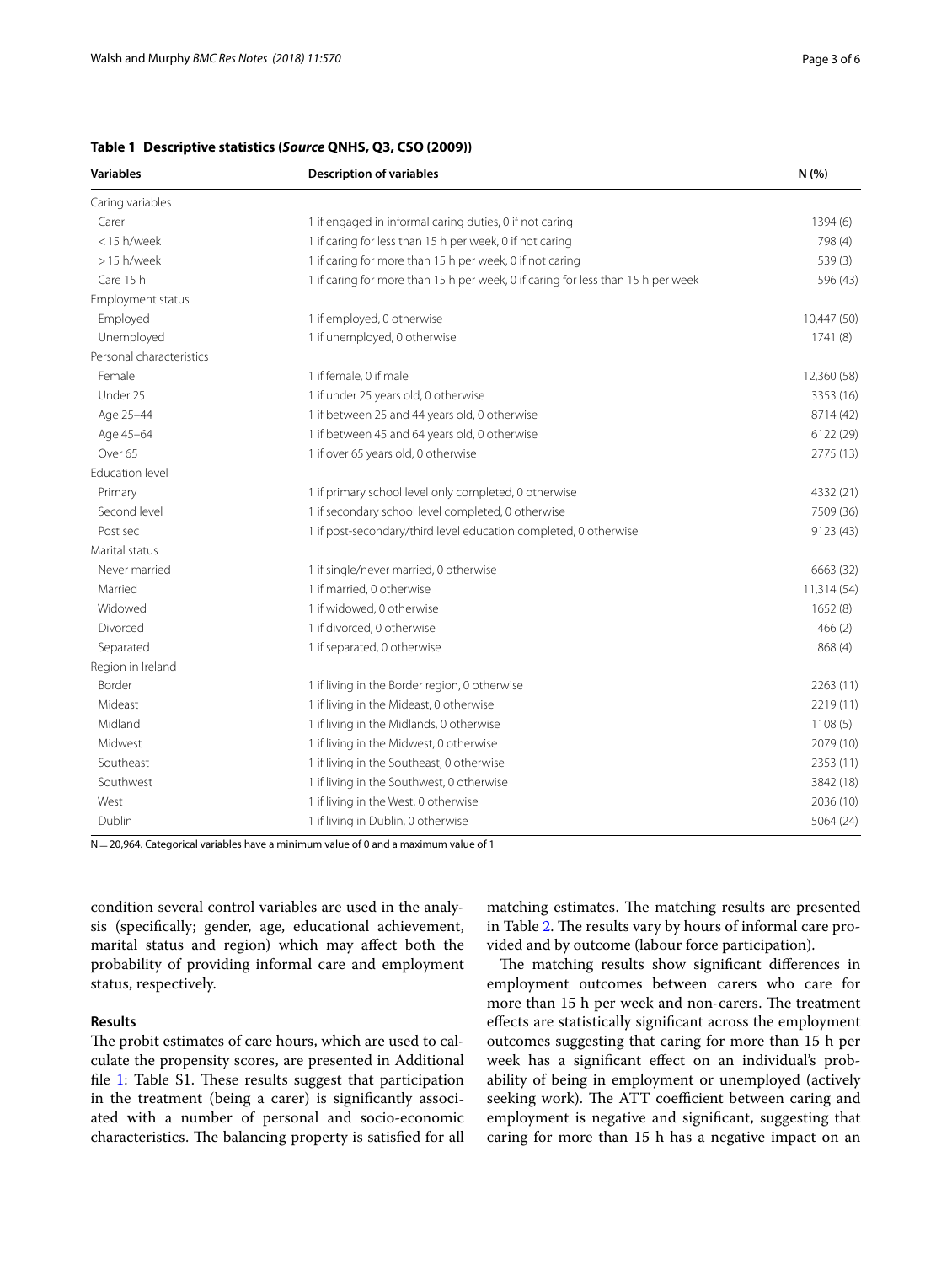| Outcome    | More than 15 h care/week                                                  |                     | Less than 15 h care/week                     |                 |
|------------|---------------------------------------------------------------------------|---------------------|----------------------------------------------|-----------------|
|            | Number of observations treated ATT (Std. Err <sup>a</sup> )<br>(controls) |                     | Number of observations treated<br>(controls) | ATT (Std. Err*) |
| Employed   | 539 (12,309)                                                              | $-0.050(0.020)$ *** | 798 (16125)                                  | 0.022(0.017)    |
| Unemployed | 539 (12,309)                                                              | $-0.014(0.010)^{*}$ | 798 (16125)                                  | 0.002(0.009)    |

#### <span id="page-4-0"></span>**Table 2 Propensity score nearest neighbour matching**

Average treatment effects on the treated (ATT). The numbers of treated and controls refer to actual nearest neighbour matches. Treatment (T) is carer hours > 15 h p/w (1, 0) or<15 h p/w, Outcome (Y) is employed (1, 0) unemployed (1, 0). Independent variables are gender, age, education, marital status, region

\*\*\* Signifcant at the 1% level, \*\* Signifcant at the 5% level, \* Signifcant at the 10% level

<sup>a</sup> Bootstrapped standard errors

<span id="page-4-1"></span>**Table 3 Propensity score nearest neighbour matching**

| Outcome    | Hours of caring per week (more than 15 h)    |                              |  |  |
|------------|----------------------------------------------|------------------------------|--|--|
|            | Number of observations<br>treated (controls) | ATT (Std. Err <sup>a</sup> ) |  |  |
| Employed   | 596 (692)                                    | $-0.111(0.029)$ ***          |  |  |
| Unemployed | 596 (692)                                    | 0.007(0.014)                 |  |  |

Average treatment effects on the treated (ATT). The numbers of treated and controls refer to actual nearest neighbour matches. Treatment (T) is carer hours>15 h p/w (1)>15 h p/w (0). Outcome (Y) is employed (1, 0), unemployed (1, 0). Independent variables are gender, age, education, marital status, region (the variables 'postsec' and 'southwest' are dropped to satisfy the balancing property)

\*\*\* Signifcant at the 1% level, \*\* Signifcant at the 5% level, \* Signifcant at the 10% level

<sup>a</sup> Bootstrapped standard errors

individual's probability of being in employment (compared with not being a carer). Similarly, compared with being a non-carer, the ATT on unemployment is negative and signifcant (10% level) suggesting a negative relationship between caring for more than 15 h and those in unemployment (i.e. individuals seeking employment).

For those caring less than 15 h per week the balancing property is again satisfed however, results are insignifcant. Overall, the results suggest that the efects are more signifcant for those providing greater hours of informal care per week than those providing fewer hours of care per week. The effects estimated in this paper are likely to be more precise given the potential biases in the relationship that are likely to underestimate the true effect of caring on employment outcomes.

The matching procedure is then carried out to control for diferences in carers that care for more than 15 h per week and those caring for less than 15 h per week. More specifcally, we are now comparing employment outcomes for groups of carers rather than comparing with non-carers. The results are presented in Table [3](#page-4-1).

The ATT coefficient between hours of caring  $(>15$  h per week) and employment is negative and signifcant, suggesting that caring for more than 15 h has a negative impact on an individual's probability of being in employment (compared with those caring for less than 15 h per week). We do not fnd a signifcant efect between caring and unemployment for diferent groups of carers.

#### **Discussion**

A link between employment status and hours of informal care is established  $[10, 11, 16, 17, 21–23]$  $[10, 11, 16, 17, 21–23]$  $[10, 11, 16, 17, 21–23]$  $[10, 11, 16, 17, 21–23]$  $[10, 11, 16, 17, 21–23]$  $[10, 11, 16, 17, 21–23]$  $[10, 11, 16, 17, 21–23]$  $[10, 11, 16, 17, 21–23]$  $[10, 11, 16, 17, 21–23]$ . The usual techniques for handling the relationship between informal care and employment require panel data or construction of instruments. When these are not available investigating this link is difficult. This study illustrates when only cross sectional data is available, a matching estimator can be utilised to address the link between employment decisions and informal care provision across the two groups (carers and non-carers).

In this study the results difer across outcome (employed/unemployed) and treatment (care hours). The matching estimators are statistically signifcant for the employed and the unemployed which suggests that differences exist between carers of the elderly (>15 h per week) and non-carers with respect to their employment outcomes. Further analyses confrm that diferences also exist between groups of carers. Specifcally between carers who care for more than 15 h per week and those that care for less than 15 h per week.

### **Conclusion**

As the demand for elder care increases, informal carers appear to be a "cheap" solution from the perspective of the health and social care budgets to elder care [\[1](#page-5-0)]. However relying on informal care requires informal carers, the supply of which are limited and unsustainable [\[2](#page-5-2)]. Thus, in planning for the future, the causal relationship between employment and informal caregiving needs to be examined. Such an investigation on a per country basis is important as the relationship between caring and employment is not consistent across countries owing to background and local structures [\[30\]](#page-6-8). To date such analyses has required panel data and/or variables for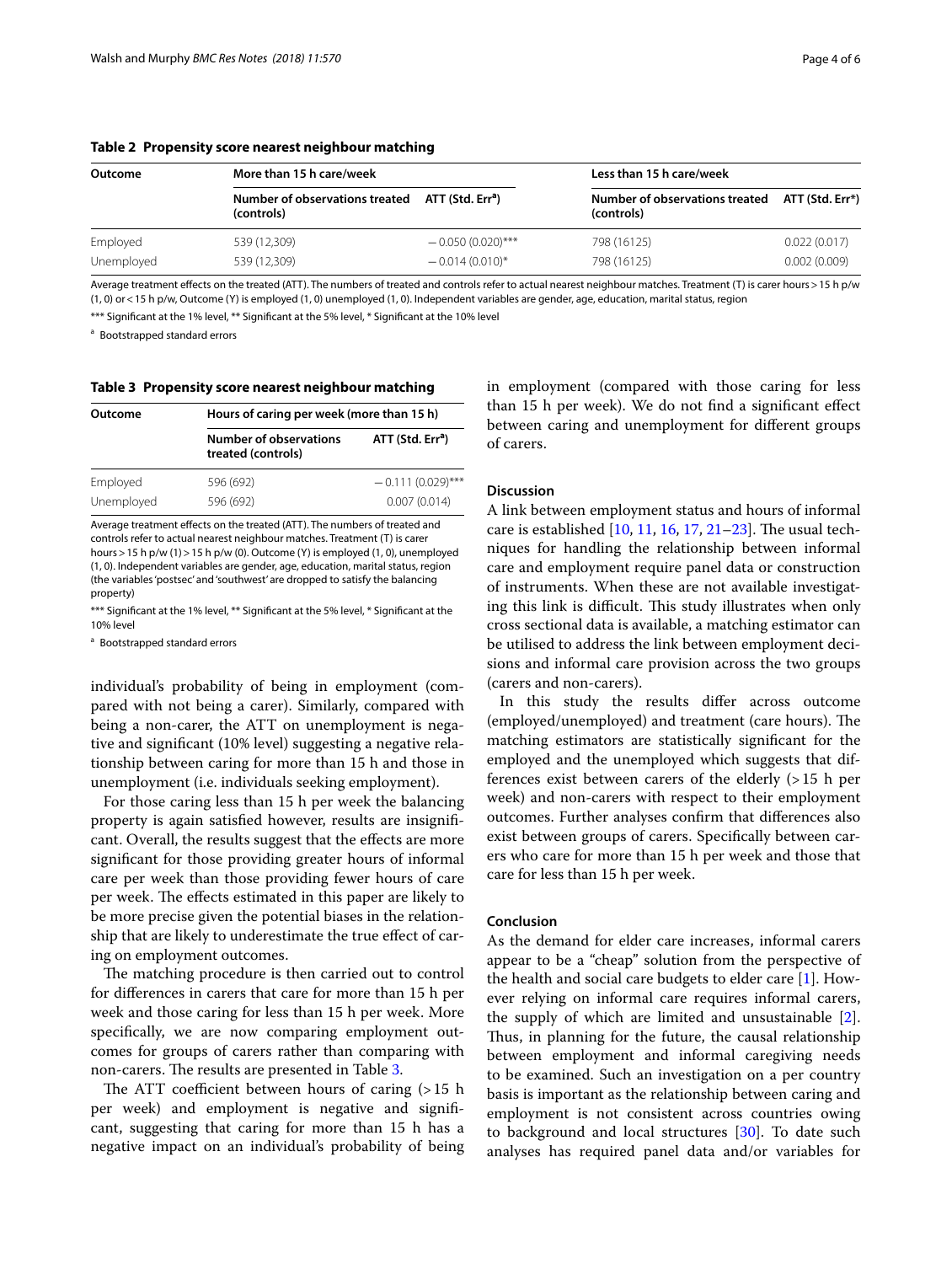instrument construction. While data collection systems and efforts are improving, such data is not always available. This paper investigates Leigh's  $[25]$  $[25]$  $[25]$  proposal that if it were possible to demonstrate if all carers were relieved of their caring duties would they have the same employment probability as non-carers, then cross sectional studies could provide unbiased estimates of casual impact of caring on paid employment. We fnd that propensity score matching provides an alternative method of examining the relationship when suitable panel data and/or variables for instrument construction are not available.

## **Limitations**

We acknowledge the data employed in this study is from 2009. However, the carers' module has not been included in subsequent Quarterly National Household Budget Surveys; and the more recent Irish Longitudinal Study on Ageing (TILDA) data is confned to those over 50 years of age. Therefore the data represents the best available and is suitable for investigating the feasibility of using propensity score matching as alternative method of examining the relationship between caring and employment.

## **Additional fle**

<span id="page-5-17"></span>**[Additional fle 1.](https://doi.org/10.1186/s13104-018-3684-z)** Probit estimates of the probability of hours of informal care provided per week (used in the calculation of the propensity scores).

#### **Abbreviations**

ATT: average treatment effect (ATT); ATET: average treatment effect on the treated (ATET).

#### **Authors' contributions**

EW and AM have contributed to the conception and planning of the work, analysis and interpretation of data and drafting the manuscript. EW and AM have read and approved the manuscript. Both authors read and approved the final manuscript.

#### **Acknowledgements**

The authors would like to acknowledge useful comments received on earlier drafts of this paper from delegates at the ISPOR 18th Annual European Congress meeting and the European Health Economics Association (EuHEA) Conference 2016.

#### **Competing interests**

The authors declare that they have no competing interests.

#### **Availability of data and materials**

The data that support the fndings of this study are available from Irish Social Science Data Archive (ISSDA) but restrictions apply to the availability of these data, which were used under license for the current study, and so are not publicly available. Data are however available from the authors upon reasonable request and with permission of ISSDA.

#### **Consent for publication**

Not applicable.

#### **Ethics approval and consent to participate**

This article does not contain any studies with human participants or animals performed by any of the authors.

#### **Funding**

No funding has been received for this work.

## **Publisher's Note**

Springer Nature remains neutral with regard to jurisdictional claims in published maps and institutional affiliations.

Received: 2 May 2018 Accepted: 4 August 2018 Published online: 10 August 2018

#### **References**

- <span id="page-5-0"></span>1. Bolin K, Lindgren B, Lundborg P. Informal and formal care among singleliving elderly in Europe. Health Econ. 2008;17(3):393–409.
- <span id="page-5-2"></span>2. Carmichael F, Charles S, Hulme C. Who will care? Employment participation and willingness to supply informal care. J Health Econ. 2010;29(1):182–90.
- 3. Van Houtven CH, Norton EC. Informal care and health care use of older adults. J Health Econ. 2004;23(6):1159–80.
- <span id="page-5-1"></span>4. Viitanen TK. Informal and formal care in Europe. 2007.
- <span id="page-5-3"></span>5. Tarricone R, Tsouros AD. Home care in Europe: the solid facts. Copenhagen: WHO Regional Office Europe; 2008.
- <span id="page-5-4"></span>6. Francesca C, Ana LN, Jérôme M, Frits T. OECD health policy studies help wanted? Providing and paying for long-term care: providing and paying for long-term care, vol. 2011. Paris: OECD Publishing; 2011.
- <span id="page-5-5"></span>7. Mentzakis E, McNamee P, Ryan M. Who cares and how much: exploring the determinants of co-residential informal care. Rev Econ Household. 2009;7(3):283–303.
- <span id="page-5-6"></span>8. Carmichael F, Charles S. The opportunity costs of informal care: does gender matter? J Health Econ. 2003;22(5):781–803.
- <span id="page-5-7"></span>9. McGee HM, Molloy G, O'Hanlon A, Layte R, Hickey A. Older people–recipients but also providers of informal care: an analysis among community samples in the Republic of Ireland and Northern Ireland. Health Soc Care Community. 2008;16(5):548–53.
- <span id="page-5-8"></span>10. He D, McHenry P. Does formal employment reduce informal caregiving? Health Econ. 2015;25:829–43.
- <span id="page-5-18"></span>11. Van Houtven CH, Coe NB, Skira MM. The effect of informal care on work and wages. J Health Econ. 2013;32(1):240–52.
- <span id="page-5-9"></span>12. Løken KV, Lundberg S, Riise J. Lifting the burden: formal care of the elderly and labor supply of adult children. J Human Resour. 2017;52(1):247–71.
- <span id="page-5-10"></span>13. Yeandle S, Buckner L. Older workers and care-giving in England: the policy context for older workers' employment patterns. J Cross Cult Gerontol. 2017;32(3):303–21.
- <span id="page-5-11"></span>14. Trong NH, Connelly LB. The dynamics of informal care provision in an Australian household panel survey: previous work characteristics and future care provision. Econ Rec. 2017;93(302):395–419.
- <span id="page-5-12"></span>15. Ciccarelli N, Van Soest A. Informal caregiving, employment status and work hours of the 50+ population in Europe. De Econ. 2018;166(3):363–96.
- <span id="page-5-13"></span>16. Bolin K, Lindgren B, Lundborg P. Your next of kin or your own career?: Caring and working among the 50+ of Europe. J Health Econ. 2008;27(3):718–38.
- <span id="page-5-19"></span>17. Nizalova O. The wage elasticity of informal care supply: evidence from the health and retirement study. South Econ J. 2012;79(2):350–66.
- 18. Stern S. Estimating family long-term care decisions in the presence of endogenous child characteristics. J Human Resour. 1995;30(3):551–80.
- <span id="page-5-14"></span>19. Nguyen HT, Connelly LB. The effect of unpaid caregiving intensity on labour force participation: results from a multinomial endogenous treatment model. Soc Sci Med. 2014;100:115–22.
- <span id="page-5-15"></span>20. Goldbergstein E. The effects of women's employment incentives on their co-residence with older, disabled parents. In: Essays on long-term care and aging. PhD dissertation, University of Michigan. 2008.
- <span id="page-5-16"></span>21. Boaz RF. Full-time employment and informal caregiving in the 1980s. Med Care. 1996;34(6):524–36.